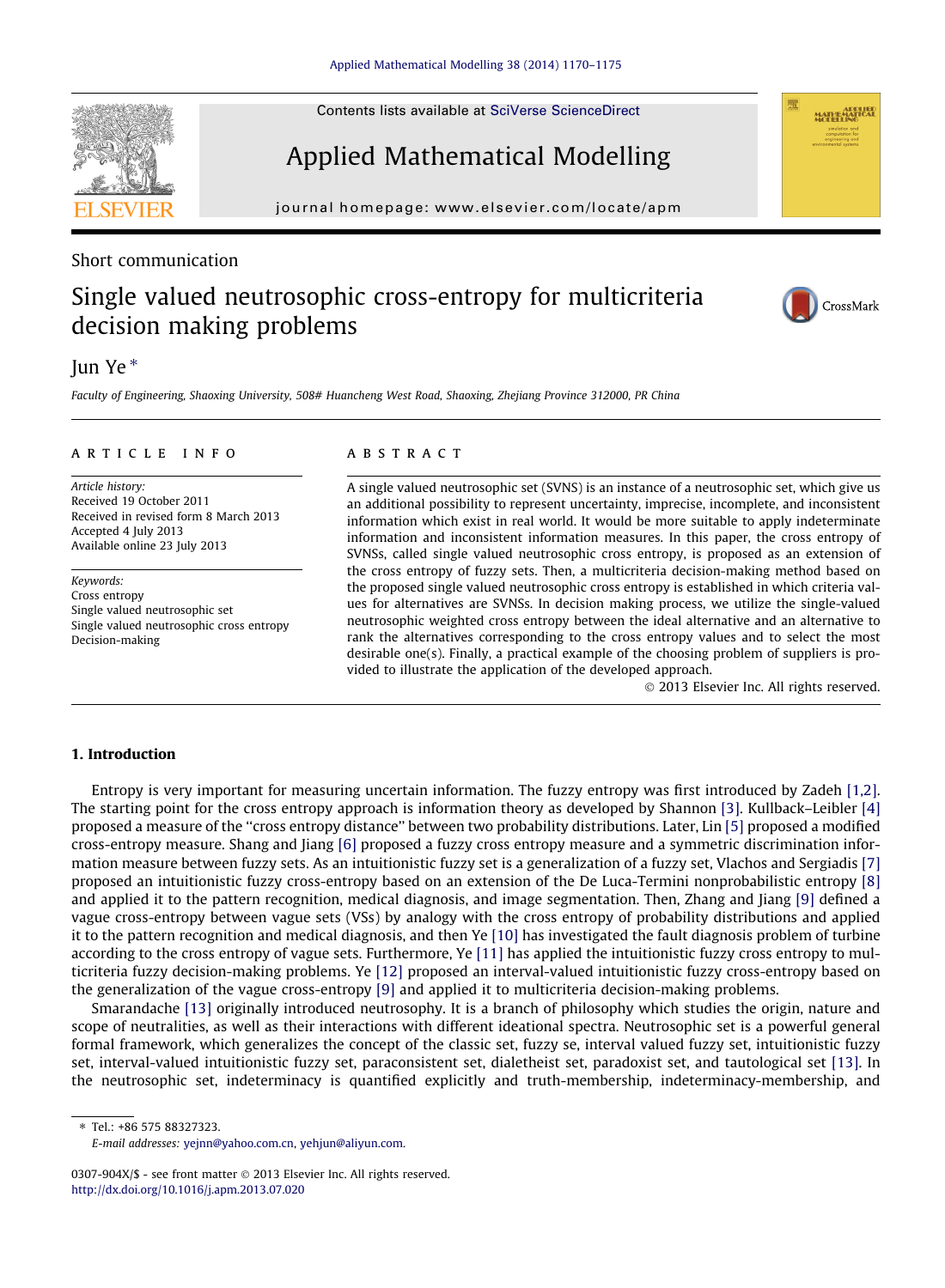falsity-membership are independent. This assumption is very important in many applications such as information fusion in which the data are combined from different sensors. Recently, neutrosophic sets had mainly been applied to image processing [\[14,15\]](#page-5-0) in engineering field.

Intuitionistic fuzzy sets and interval valued intuitionistic fuzzy sets can only handle incomplete information but not the indeterminate information and inconsistent information which exist commonly in real situations. For example, when we ask the opinion of an expert about certain statement, he or she may that the possibility that the statement is true is between 0.5 and 0.7, and the statement is false is between 0.2 and 0.4, and the degree that he or she is not sure is between 0.1 and 0.3. For neutrosophic notation, it can be expressed as x([0.5, 0.7], [0.1, 0.3], [0.2,0.4]). Here is another example, suppose there are 10 voters during a voting process. In time  $t_1$ , four vote "yes", three vote "no" and three are undecided. For neutrosophic notation, it can be expressed as  $x(0.4, 0.3, 0.3)$ ; in time  $t_2$ , two vote "yes", three vote "no", two give up, and three are undecided, then it can be expressed as x(0.2, 0.3, 0.3). The mentioned information is beyond the scope of the intuitionistic fuzzy set. So the notion of neutrosophic set is more general and overcomes the aforementioned issues.

The neutrosophic set generalizes the above mentioned sets from philosophical point of view. From scientific or engineering point of view, the neutrosophic set and set-theoretic operators need to be specified. Otherwise, it will be difficult to apply in the real applications. Therefore, Wang et al. [\[16\]](#page-5-0) proposed a single valued neutrosophic set (SVNS) and provide the settheoretic operators and various properties of SVNSs. Recently, Ye [\[17\]](#page-5-0) proposed Similarity measures between interval neutrosophic sets and applied them to multicriteria decision-making problems under the interval neutrosophic environment.

On one hand, a SVNS is an instance of a neutrosophic set, which give us an additional possibility to represent uncertainty, imprecise, incomplete, and inconsistent information which exist in real world. It would be more suitable to apply indeterminate information and inconsistent information measures in decision-making. However, the connector in the fuzzy set is defined with respect to  $T$ , i.e. membership only, hence the information of indeterminacy and nonmembership is lost. The connectors in the intuitionistic fuzzy set are defined with respect to  $T$  and  $F$ , i.e. membership and nonmembership only, hence the indeterminacy is what is left from 1. While in the SVNS, they can be defined with respect to any of them (no restriction). So the notion of SVNSs is more general and overcomes the aforementioned issues. On the other hand, SVNSs can be used for the scientific and engineering applications because SVNS theory is valuable in modeling uncertain, imprecision and inconsistent information. Due to its ability to easily reflect the ambiguous nature of subjective judgments, the SVNS is suitable for capturing imprecise, uncertain, and inconsistent information in the multicriteria decision-making analysis. However, to the best of our knowledge, there is no work addressing the multicriteria decision-making problems in single valued neutrosophic setting. Therefore, the main purposes of this paper were (1) to present the cross entropy of SVNSs, called single valued neutrosophic cross-entropy, and (2) to establish a multicriteria decision-making method by use of the cross entropy of SVNSs. In the decision-making process, we utilize the single-valued neutrosophic weighted cross entropy between the ideal alternative and an alternative to rank the alternatives corresponding to the cross entropy values, and to select the most desirable one(s).

The rest of paper is organized as follows. In Section 2, we introduce the some concepts of neutrosophic sets and SVNSs, and some operators for SVNSs. In Section [3](#page-2-0), a cross-entropy measure between SVNSs (called single valued neutrosophic cross-entropy) is proposed as an extension of the fuzzy cross entropy measure. Section [4](#page-3-0) establishes a multicriteria decision-making method based on the proposed cross-entropy of SVNSs. In Section [5](#page-4-0), a practical example of the choosing problem of suppliers is given to illustrate the application of the developed approach. Finally, some final remarks and further work are given in Section [6](#page-4-0).

#### 2. Some concepts of neutrosophic sets and SVNSs

#### 2.1. Neutrosophic sets

Neutrosophic set is a part of neutrosophy, which studies the origin, nature, and scope of neutralities, as well as their interactions with different ideational spectra [\[13\],](#page-5-0) and is a powerful general formal framework, which generalizes the above mentioned sets from philosophical point of view.

Smarandache [\[13\]](#page-5-0) gave the following definition of a neutrosophic set.

**Definition 1** [13]. Let X be a space of points (objects), with a generic element in X denoted by x. A neutrosophic set A in X is characterized by a truth-membership function  $T_A(x)$ , a indeterminacy-membership function  $I_A(x)$ , and a falsity-membership function  $F_A(x)$ . The functions  $T_A(x)$ ,  $I_A(x)$  and  $F_A(x)$  are real standard or nonstandard subsets of  $]0^-, 1^+]$ . That is  $T_A(x)$ :  $X \to [0^-, 1^+]$ ,  $I_A(x)$ :  $X \to [0^-, 1^+]$ , and  $F_A(x)$ :  $X \to [0^-, 1^+]$ .

There is no restriction on the sum of  $T_A(x)$ ,  $I_A(x)$  and  $F_A(x)$ , so  $0^- \leqslant \sup T_A(x) + \sup I_A(x) + \sup F_A(x) \leqslant 3^+$ .

**Definition 2** [13]. The complement of a neutrosophic set A is denoted by  $A^c$  and is defined as  $T_A^c(x) = \{1^+\} \ominus T_A(x)$ ,  $I_A^c(x) = \{1^+\} \oplus I_A(x)$ , and  $F_A^c(x) = \{1^+\} \oplus F_A(x)$  for every x in X.

**Definition 3** [13]. A neutrosophic set A is contained in the other neutrosophic set B,  $A \subset B$  if and only if inf  $T_A(x) \le \inf T_B(x)$ ,  $\sup T_A(x) \leq \sup T_B(x)$ ,  $\inf I_A(x) \geq \inf I_B(x)$ ,  $\sup I_A(x) \geq \sup I_B(x)$ ,  $\inf F_A(x) \geq \inf F_B(x)$ , and  $\sup F_A(x) \geq \sup F_B(x)$  for every x in X.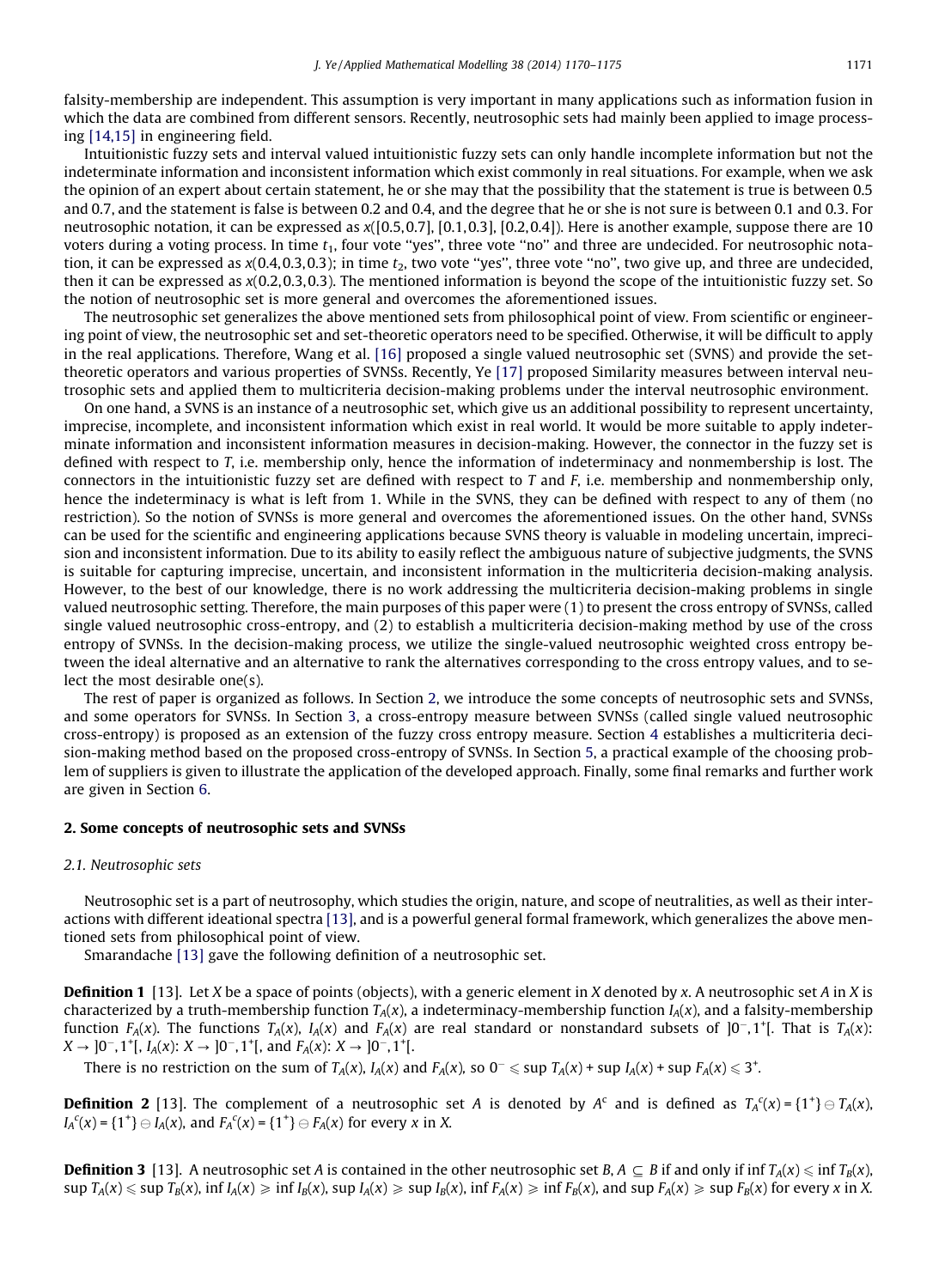#### <span id="page-2-0"></span>2.2. Single valued neutrosophic sets

A SVNS is an instance of a neutrosophic set, which can be used in real scientific and engineering applications. In the following, we introduce the definition of a SVNS [\[16\].](#page-5-0)

**Definition 4** [16]. Let X be a space of points (objects) with generic elements in X denoted by x. A SVNS A in X is characterized by truth-membership function  $T_A(x)$ , indeterminacy-membership function  $I_A(x)$ , and falsity-membership function  $F_A(x)$ . For each point x in X,  $T_A(x)$ ,  $I_A(x)$ ,  $F_A(x) \in [0,1]$ .

Therefore, a SVNS A can be written as

 $A = \{ \langle x, T_A(x), I_A(x), F_A(x) \rangle | x \in X \}.$ 

The following expressions are defined in [\[16\]](#page-5-0) for SVNSs A, B:

(1)  $A \subseteq B$  if and only if  $T_A(x) \le T_B(x)$ ,  $I_A(x) \ge I_B(x)$ ,  $F_A(x) \ge F_B(x)$  for any x in X, (2)  $A = B$  if and only if  $A \subset B$  and  $B \subset A$ , (3)  $A^c = \{ \langle x, F_A(x), 1 - I_A(x), T_A(x) \rangle | x \in X \}.$ 

For convenience, a SVNS A is denoted by the simplified symbol  $A = \langle T_A(x), I_A(x), F_A(x) \rangle$  for any x in X. For two SVNSs A and B, the operational relations are defined by [\[16\]](#page-5-0)

(1)  $A \cup B = \langle max(T_A(x),T_B(x)), min(I_A(x),I_B(x)), min(F_A(x),F_B(x)) \rangle$  for any x in X, (2)  $A \cap B$  =  $\langle \min(T_A(x),T_B(x)), \max(I_A(x),I_B(x)), \max(F_A(x),F_B(x))\rangle$  for any x in X, (3)  $A \times B = \langle T_A(x) + T_B(x) - T_A(x)T_B(x), I_A(x)I_B(x), F_A(x)F_B(x)\rangle$  for any x in X.

Wang et al. [\[16\]](#page-5-0) defined the two operators of truth-favorite ( $\Delta$ ) and falsity-favorite ( $\nabla$ ) to remove the indeterminacy in the single valued neutrosophic sets and transform them into intuitionistic fuzzy sets or paraconsistent sets. These two operators are unique on single valued neutrosophic sets, which are given as [\[16\]](#page-5-0)

- (1)  $\Delta A = \langle \min(T_A(x) + I_A(x), 1), 0, F_A(x)\rangle$  for any x in X,
- (2)  $\nabla A = \langle T_A(x), 0, \min(F_A(x) + I_A(x),1) \rangle$  for any x in X.

#### 3. Cross-entropy between SVNSs

This section proposes cross-entropy and discrimination information measures between two SVNSs based on the extension of the concept of cross-entropy between two fuzzy sets.

To do this, we firstly introduce the concepts of cross-entropy and symmetric discrimination information measures between two fuzzy sets which were proposed by Shang and Jiang [\[6\].](#page-5-0)

**Definition 5** [6]. Assume that  $A = (A(x_1),A(x_2),\ldots,A(x_n))$  and  $B = (B(x_1),B(x_2),\ldots,B(x_n))$  are two fuzzy sets in the universe of discourse  $X = \{x_1, x_2, \ldots, x_n\}$ . The fuzzy cross entropy of A from B is defined as follows:

$$
H(A,B) = \sum_{i=1}^{n} \left( A(x_i) \log_2 \frac{A(x_i)}{\frac{1}{2}(A(x_i) + B(x_i))} + (1 - A(x_i)) \log_2 \frac{1 - A(x_i)}{1 - \frac{1}{2}(A(x_i) + B(x_i))} \right),\tag{1}
$$

which indicates the degree of discrimination of A from B.

However, H(A,B) is not symmetric with respect to its arguments. Shang and Jiang [\[6\]](#page-5-0) proposed a symmetric discrimination information measure:

$$
I(A, B) = H(A, B) + H(B, A). \tag{2}
$$

Moreover, there are  $I(A, B) \ge 0$  and  $I(A, B) = 0$  if and only if  $A = B$ .

Then, the cross-entropy and symmetric discrimination information measures between two fuzzy sets are extended to these measures between SVNSs. In order to do so, let us consider two SVNSs  $A$  and  $B$  in a universe of discourse  $X = \{x_1, x_2, \ldots, x_n\}$ , which are denoted by  $A = \{\langle x_i, T_A(x_i), I_A(x_i), F_A(x_i)\rangle | x_i \in X\}$  and  $B = \{\langle x_i, T_B(x_i), I_B(x_i), F_B(x_i)\rangle | x_i \in X\}$ , where  $T_A(-1)$  $x_i$ ),  $I_A(x_i)$ ,  $F_A(x_i)$ ,  $T_B(x_i)$ ,  $I_B(x_i)$ ,  $F_B(x_i) \in [0,1]$  for every  $x_i \in X$ . The information carried by the truth-membership, the indeterminacy-membership, and the falsity-membership in SVNSs A and B can be considered as fuzzy spaces with the three elements. Thus based on Eq. (1), the amount of information for discrimination of  $T_A(x_i)$  from  $T_B(x_i)$  (i=1,2,...,n) can be given by

$$
E^{T}(A,B;x_i) = T_A(x_i) \log_2 \frac{T_A(x_i)}{T_B(x_i)} + (1 - T_A(x_i)) \log_2 \frac{1 - T_A(x_i)}{1 - \frac{1}{2}(T_A(x_i) + T_B(x_i))},
$$
\n(3)

Therefore, the expected information based on the single membership for discrimination of A against B is expressed by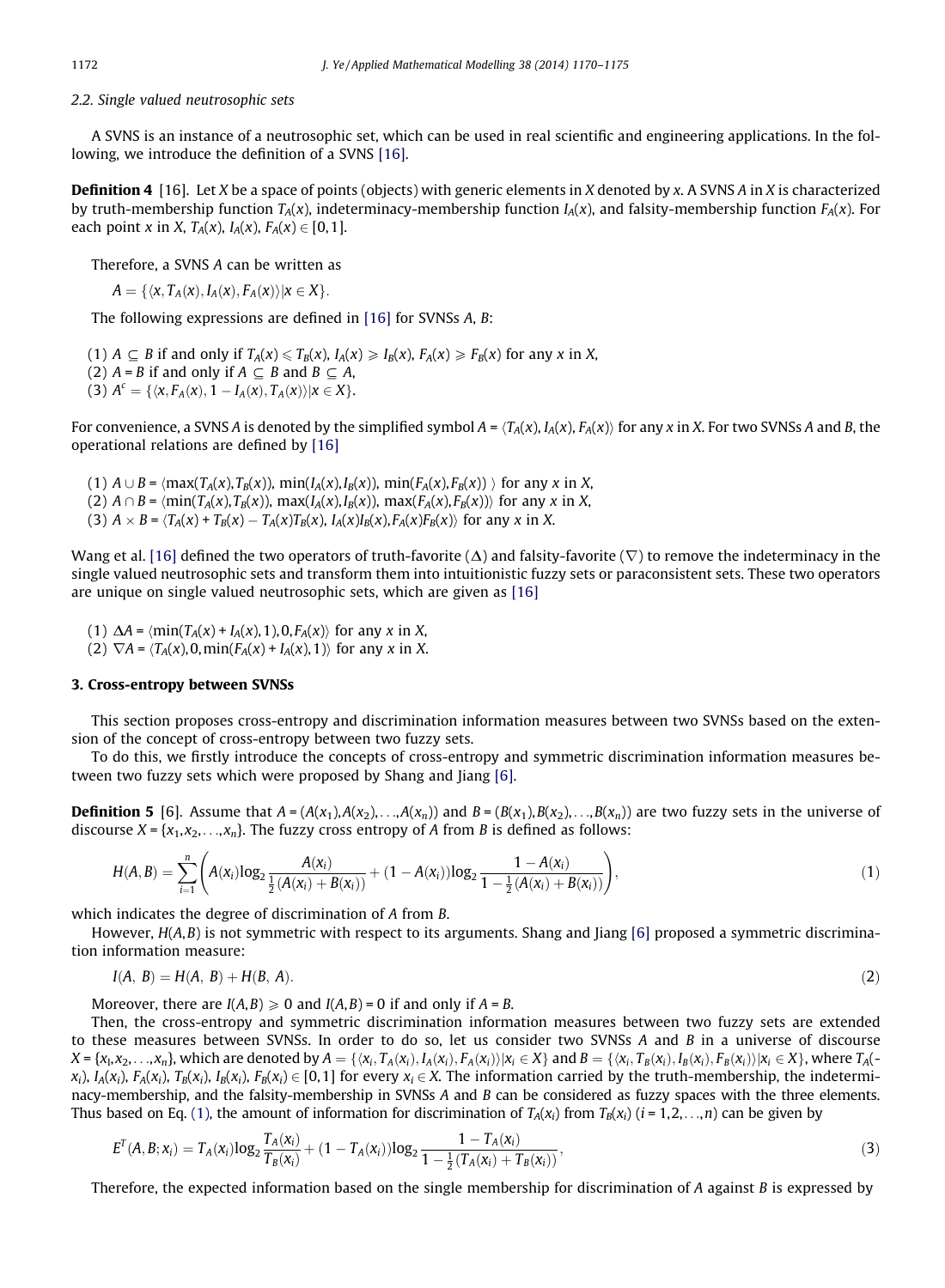J. Ye / Applied Mathematical Modelling 38 (2014) 1170–1175 1173

<span id="page-3-0"></span>
$$
E^{T}(A,B) = \sum_{i=1}^{n} \left[ T_A(x_i) \log_2 \frac{T_A(x_i)}{T_B(x_i)} + (1 - T_A(x_i)) \log_2 \frac{1 - T_A(x_i)}{1 - \frac{1}{2} (T_A(x_i) + T_B(x_i))} \right].
$$
 (4)

Similarly, considering the indeterminacy-membership function and the falsity-membership function, we have the following amounts of information:

$$
E^{I}(A,B) = \sum_{i=1}^{n} \left[ I_{A}(x_{i}) \log_{2} \frac{I_{A}(x_{i})}{I_{B}(x_{i})} + (1 - I_{A}(x_{i})) \log_{2} \frac{1 - I_{A}(x_{i})}{1 - \frac{1}{2}(I_{A}(x_{i}) + I_{B}(x_{i}))} \right],
$$
\n(5)

$$
E^{F}(A,B) = \sum_{i=1}^{n} \left[ F_A(x_i) \log_2 \frac{F_A(x_i)}{F_B(x_i)} + (1 - F_A(x_i)) \log_2 \frac{1 - F_A(x_i)}{1 - \frac{1}{2} (F_A(x_i) + F_B(x_i))} \right].
$$
 (6)

Hence, a novel single valued neutrosophic cross-entropy measure between A and B is obtained as the sum of the three amounts:

$$
E(A,B) = \sum_{i=1}^{n} \left[ T_A(x_i) \log_2 \frac{T_A(x_i)}{\frac{1}{2} (T_A(x_i) + T_B(x_i))} + (1 - T_A(x_i)) \log_2 \frac{1 - T_A(x_i)}{1 - \frac{1}{2} (T_A(x_i) + T_B(x_i))} \right]
$$
  
+ 
$$
\sum_{i=1}^{n} \left[ I_A(x_i) \log_2 \frac{I_A(x_i)}{\frac{1}{2} (I_A(x_i) + I_B(x_i))} + (1 - I_A(x_i)) \log_2 \frac{1 - I_A(x_i)}{1 - \frac{1}{2} (I_A(x_i) + I_B(x_i))} \right]
$$
  
+ 
$$
\sum_{i=1}^{n} \left[ F_A(x_i) \log_2 \frac{F_A(x_i)}{\frac{1}{2} (F_A(x_i) + F_B(x_i))} + (1 - F_A(x_i)) \log_2 \frac{1 - F_A(x_i)}{1 - \frac{1}{2} (F_A(x_i) + F_B(x_i))} \right],
$$
(7)

which also indicates discrimination degree of A from B. According to Shannon's inequality [\[5\]](#page-5-0), one can easily prove that  $E(A,B) \ge 0$ , and  $E(A,B) = 0$  if and only if  $T_A(x_i) = T_B(x_i)$ ,  $I_A(x_i) = I_B(x_i)$ , and  $F_A(x_i) = F_B(x_i)$  for any  $x_i \in X$ . Moreover, we can easily see that  $E(A^c, B^c) = E(A, B)$ , where  $A^c$  and  $B^c$  are the complement of SVNSs A and B, respectively.

Then,  $E(A, B)$  is not symmetric. So it should be modified to a symmetric discrimination information measure for SVNSs as

$$
D(A, B) = E(A, B) + E(B, A). \tag{8}
$$

The larger the difference between A and B is, the larger  $D(A, B)$  is.

#### 4. Multicriteria decision-making method based on the cross-entropy of SVNSs

A multi-criteria decision making problem is the process of finding the best alternative from all of the feasible alternatives where all the alternatives can be evaluated according to a number of criteria or attributes. In general, the multi-criteria decision making problem includes uncertainty, imprecise, incomplete, and inconsistent information which exist in real world. Then SVNS can represent this information. In this section, we present a handling method for the multicriteria decision-making problem under single valued neutrosophic environment (or called a single valued neutrosophic multicriteria decisionmaking method) by means of the proposed cross entropy measure of SVNSs.

Let  $A = \{A_1, A_2, \ldots, A_m\}$  be a set of alternatives and  $C = \{C_1, C_2, \ldots, C_n\}$  be a set of criteria. Assume that the weight of the criterion  $C_j$  (j = 1,2,...,n), entered by the decision-maker, is  $w_j$ ,  $w_j \in [0,1]$  and  $\sum_{j=1}^n x_j = 1$ . In this case, the characteristic of the alternative  $A_i$  ( $i = 1, 2, \ldots, m$ ) is represented by the following SVNS:

$$
A_i = \left\{ \left\langle C_j, T_{A_i}(C_j), I_{A_i}(C_j), F_{A_i}(C_j) \right\rangle | C_j \in C \right\},\
$$

where  $T_{A_i}(C_j)$ ,  $I_{A_i}(C_j)$ ,  $F_{A_i}(C_j) \in [0,1]$ ,  $j = 1,2,\ldots,n$ , and  $i = 1,2,\ldots,m$ . Here,  $T_{A_i}(C_j)$  indicates the degree to which the alternative  $A_i$  satisfies the criterion  $C_j$ ,  $I_{A_i}(C_j)$  indicates the indeterminacy degree to which the alternative  $A_i$  satisfies or does not satisfy the criterion  $\zeta_j$ ,  $F_{A_i}(C_j)$  indicates the degree to which the alternative  $A_i$  does not satisfy the criterion  $\zeta_j$ . For the sake of simplicity, a criterion value  $\langle C_j, T_{A_i}(C_j), I_{A_i}(C_j), F_{A_i}(C_j) \rangle$  in  $A_i$  is denoted by the symbol  $a_{ij} = \langle T_{ij}, I_{ij}, F_{ij} \rangle$   $(j = 1, 2, ..., n$ , and  $i = 1, 2, ..., n$ ), which is usually derived from the evaluation of an alternative  $A_i$  with respect to a criterion  $C_i$  by means of a score law and data processing in practice [\[12,17\]](#page-5-0). Therefore, we can elicit a single valued neutrosophic decision matrix  $A = (a_{ij})_{m \times n}$ :

$$
A = \begin{pmatrix} a_{11} & a_{12} & \cdots & a_{1n} \\ a_{21} & a_{22} & \cdots & a_{2n} \\ \vdots & \vdots & \vdots & \vdots \\ a_{m1} & a_{m2} & \cdots & a_{mn} \end{pmatrix} = \begin{pmatrix} \langle T_{11}, I_{11}, F_{11} \rangle & \langle T_{12}, I_{12}, F_{12} \rangle & \cdots & \langle T_{1n}, I_{1n}, F_{1n} \rangle \\ \langle T_{21}, I_{21}, F_{21} \rangle & \langle T_{22}, I_{22}, F_{22} \rangle & \cdots & \langle T_{2n}, I_{2n}, F_{2n} \rangle \\ \vdots & \vdots & \vdots & \vdots \\ \langle T_{m1}, I_{m1}, F_{m1} \rangle & \langle T_{m2}, I_{m2}, F_{m2} \rangle & \cdots & \langle T_{mn}, I_{mn}, F_{mn} \rangle \end{pmatrix}.
$$

In multicriteria decision-making environments, the concept of ideal point has been used to help identify the best alternative in the decision set. Although the ideal alternative does not exist in real world, it does provide a useful theoretical con-struct against which to evaluate alternatives [\[12\]](#page-5-0). Hence, we can define an ideal criterion value  $a_j^* = \langle T_j^*, I_j^*, F_j^* \rangle = \langle 1, 0, 0 \rangle$  $(j = 1, 2, \ldots, n)$  in the ideal alternative  $A^*$ .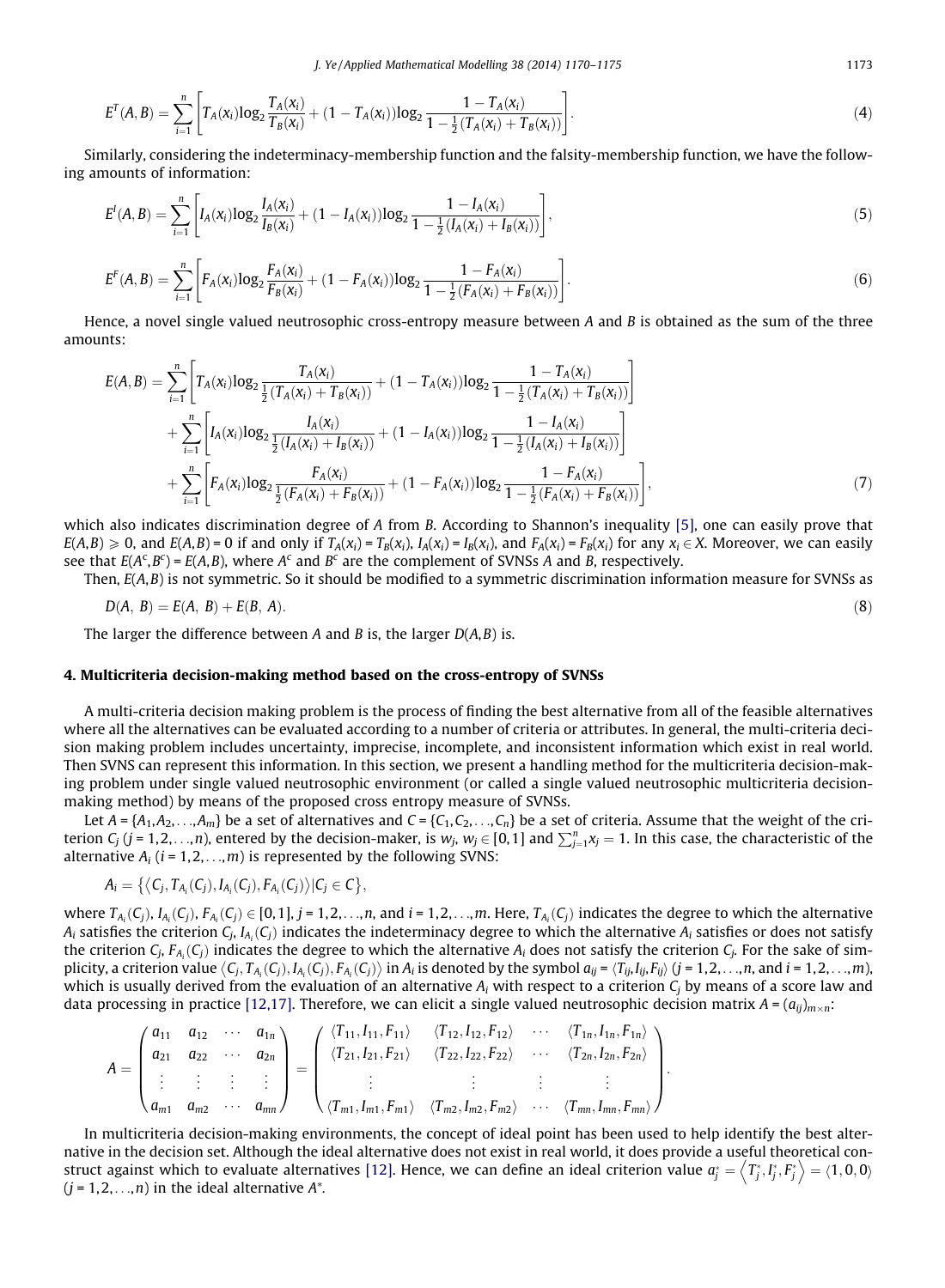<span id="page-4-0"></span>Thus, by applying Eqs. [\(7\) and \(8\)](#page-3-0) the weighted cross entropy between an alternative  $A_i$  and the ideal alternative  $A^*$  can be expressed by

$$
D_i(A^*, A_i) = \sum_{j=1}^n w_j \left[ \log_2 \frac{1}{\frac{1}{2} (1 + T_{ij})} + \log_2 \frac{1}{1 - \frac{1}{2} (I_{ij})} + \log_2 \frac{1}{1 - \frac{1}{2} (F_{ij})} \right] + \sum_{j=1}^n w_j \left[ T_{ij} \log_2 \frac{T_{ij}}{\frac{1}{2} (1 + T_{ij})} + (1 - T_{ij}) \log_2 \frac{1 - T_{ij}}{1 - \frac{1}{2} (1 + T_{ij})} \right] + \sum_{j=1}^n w_j \left[ I_{ij} + (1 - I_{ij}) \log_2 \frac{1 - I_{ij}}{1 - \frac{1}{2} (I_{ij})} \right] + \sum_{j=1}^n w_j \left[ F_{ij} + (1 - F_{ij}) \log_2 \frac{1 - F_{ij}}{1 - \frac{1}{2} (F_{ij})} \right].
$$
\n(9)

Therefore, the smaller the value of  $D_i(A^*,A_i)$  is, the better the alternative  $A_i$  is. In this case, the alternative  $A_i$  is close to the ideal alternative A\*. Through the weighted cross entropy  $D_i(A^*,A_i)$  (i = 1,2,...,m) between each alternative and the ideal alternative, the ranking order of all alternatives can be determined and the best one can be easily identified as well.

#### 5. Practical example

In order to demonstrate the application of the proposed approach, a multi-criteria decision making problem adapted from Tan and Chen [\[18\]](#page-5-0) is concerned with a manufacturing company which wants to select the best global supplier according to the core competencies of suppliers. Now suppose that there are a set of four suppliers  $A = \{A_1, A_2, A_3, A_4\}$  whose core competencies are evaluated by means of the following four criteria  $(C_1, C_2, C_3, C_4)$ :

- (1) the level of technology innovation  $(C_1)$ ,
- (2) the control ability of flow  $(C_2)$ ,
- (3) the ability of management  $(C_3)$ ,
- (4) the level of service  $(C_4)$ .

Then, the weight vector for the four criteria is  $w = (0.3, 0.25, 0.25, 0.2)$ .

The proposed decision making method is applied to solve this problem for selecting suppliers.

For the evaluation of an alternative  $A_i$  ( $i = 1,2,3,4$ ) with respect to a criterion  $C_i$  ( $j = 1,2,3,4$ ), it is obtained from the questionnaire of a domain expert. For example, when we ask the opinion of an expert about an alternative  $A_1$  with respect to a criterion  $C_1$ , he or she may say that the possibility in which the statement is good is 0.5 and the statement is poor is 0.3 and the degree in which he or she is not sure is 0.1. For the neutrosophic notation, it can be expressed as  $a_{11} = (0.5, 0.1, 0.3)$ . Thus, when the four possible alternatives with respect to the above four criteria are evaluated by the similar method from the expert, we can obtain the following single valued neutrosophic decision matrix A:

| $A = \left( \begin{matrix} \langle 0.5, 0.1, 0.3 \rangle & \langle 0.5, 0.1, 0.4 \rangle & \langle 0.7, 0.1, 0.2 \rangle & \langle 0.3, 0.2, 0.1 \rangle \ \langle 0.4, 0.2, 0.3 \rangle & \langle 0.3, 0.2, 0.4 \rangle & \langle 0.9, 0.0, 0.1 \rangle & \langle 0.5, 0.3, 0.2 \rangle \ \langle 0.4, 0.3, 0.1 \rangle & \langle 0.5, 0.1, 0.3 \rangle & \langle 0.5, 0.0, 0.4 \rangle & \$ |  |  |
|-----------------------------------------------------------------------------------------------------------------------------------------------------------------------------------------------------------------------------------------------------------------------------------------------------------------------------------------------------------------------------------------------|--|--|
|                                                                                                                                                                                                                                                                                                                                                                                               |  |  |
|                                                                                                                                                                                                                                                                                                                                                                                               |  |  |
|                                                                                                                                                                                                                                                                                                                                                                                               |  |  |

By applying Eq. (9), the cross entropy values between an alternative  $A_i$  ( $i = 1, 2, 3, 4$ ) and the ideal alternative  $A^*$  are as follows:

 $D_1(A^*, A_1) = 1.1101$ ,  $D_2(A^*, A_2) = 1.1801$ ,  $D_3(A^*, A_3) = 0.9962$ , and  $D_4(A^*, A_4) = 1.2406$ .

According to the cross entropy values, thus the ranking order of the four suppliers is  $A_3$ ,  $A_1$ ,  $A_2$ , and  $A_4$ . Hence, the best supplier is  $A_3$ .

From the example, we can see that the proposed single valued neutrosophic multicriteria decision-making method is more suitable for real scientific and engineering applications because it can handle not only incomplete information but also the indeterminate information and inconsistent information which exist commonly in real situations. The technique proposed in this paper extends existing fuzzy decision-making methods and provides a new way for decision-makers.

### 6. Conclusion

SVNS is an instance of a neutrosophic set, which give us an additional possibility to represent uncertainty, imprecise, incomplete, and inconsistent information which exist in real world. It would be more suitable to apply indeterminate information and inconsistent information measures. Hence, we have proposed a single valued neutrosophic cross-entropy measure and established its multi-criteria decision making method based on the proposed cross entropy under single valued neutrosophic environment, where the characteristics of alternatives on criteria are represented by SVNSs. Finally, a practical example was given to illustrate the application of the proposed multicriteria decision making method.